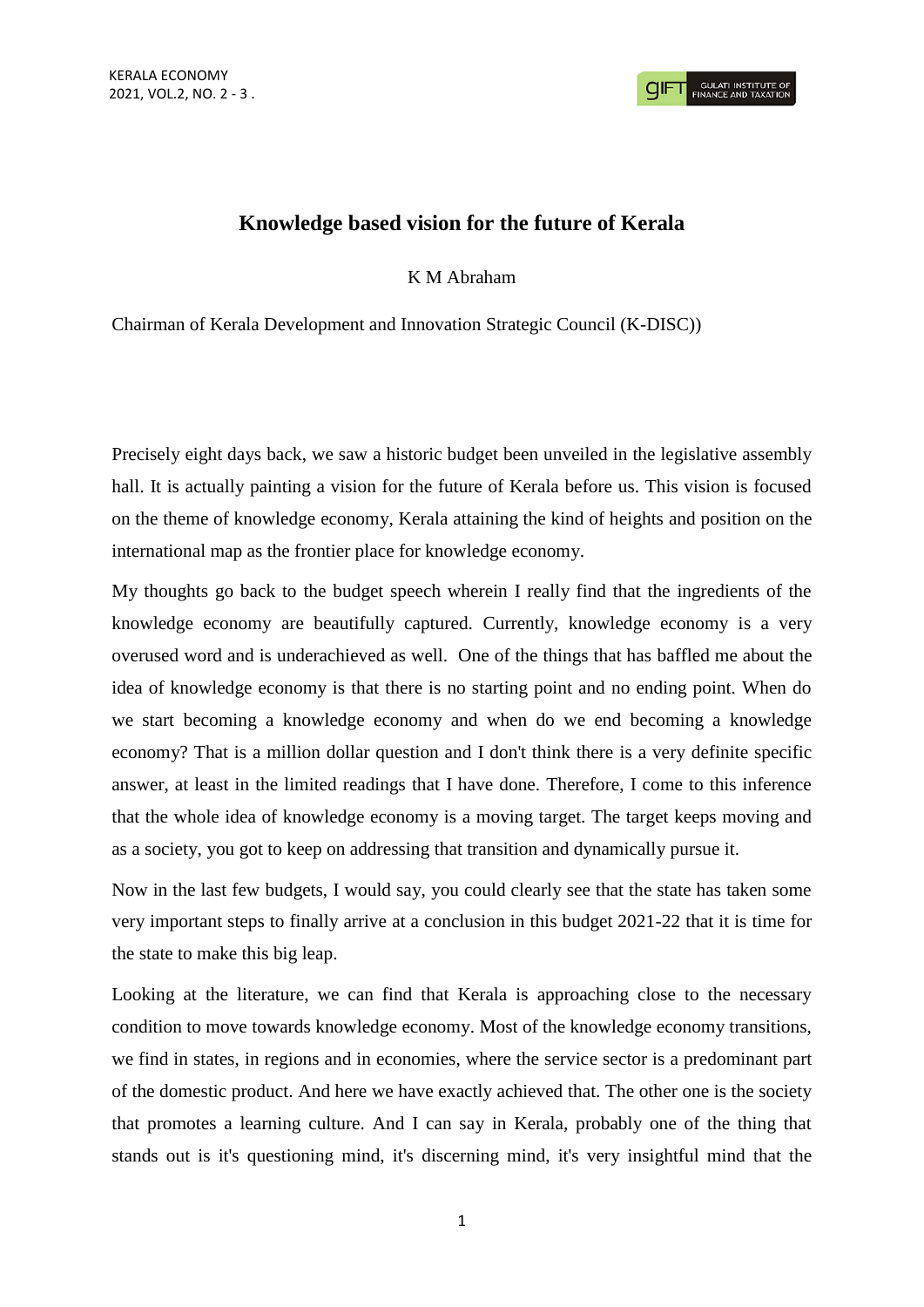KERALA ECONOMY

society in Kerala as such can collectively boast of. The third element is about the society that is willing to make significant investments in higher education. The fourth ingredient I would say is, what is the level of evolution of connectivity in terms of internet connectivity, in terms of telephone connectivity that characterizes the society. I think on all these four ingredients, we are at a stage wherein we will be soon achieving the degree of necessary conditions.

Now, at this juncture, assume a scenario where we would not have focused on knowledge economy. Kerala at some point in time, like any other society, will become a knowledge society. So what this budget, actually does is to compress the gestation period for this big leap and that is where the tricky part comes. It is not an easy job. After the budget was announced, a few of us have been meeting and deliberating about what is the next step.

We are particularly happy that our efforts in the last three years are bringing in innovation in several spheres. We have now about 1000-1500 students selected for their innovative projects. We have a couple of social projects which are happening in various districts of Kerala. We have some innovation programs for the differently abled children, and we have about 20 very high-tech emerging technology initiatives and innovations, that's going on. Perhaps one of the reasons why the Honourable Finance Minister chose K-DISC as a coordinating agency for bringing in the various aspects of skill, or meeting skill deficiencies and improving the skill base of the state perhaps comes out from this recognition. The K-DISC that we are going to get transformed into is going to be chaired by the Honourable Chief Minister, it will comprise of very key ministers of the Council, and it will have the Vice-Chairman of the planning board, the Vice-Chancellors of the universities and the directors and the CEOs of the key skill or research institutions of the state.

Now, over the last eight days I would say me and my colleagues have been trying to find out the appropriate design for a skill portal that will essentially focus not only on conventional skills, but on what are the things that we need to clearly address in when we plan for the transition of the state into a knowledge economy. One of the mandates that the Honourable Chief Minister has given us in the meeting is that we have got to hit the road running and we got to start and launch this program in the first or the second week of February. We are gearing towards organizing a very generic skill platform without getting ourselves logged into rigidities or into specificities, so that the platform can grow organically, interact with the thousands of institutions and local communities in Kerala and probably, be one of the first decentralized skill platforms in the world. That is the aim that we have set for ourselves now.

2